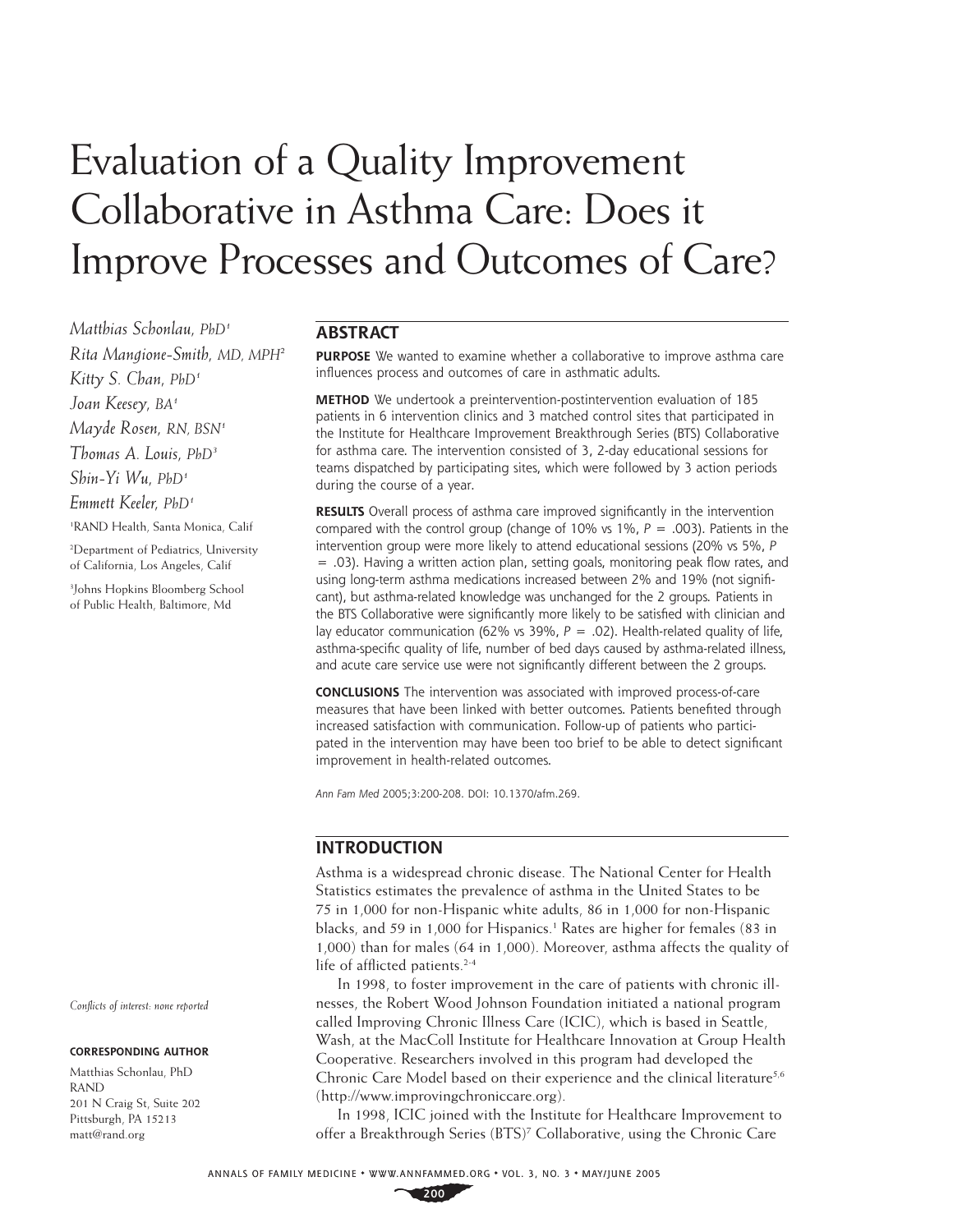Model as its foundation, the BTS Collaborative brought together organizations hoping to improve care for their asthma patients. Institute for Healthcare Improvement BTS Collaboratives promote a method for inducing and sustaining organizational change based on an explicit agreement on improvement goals, monitoring ongoing progress through specific measures, developing change ideas for the participating teams based on best practices, and the plan-do-study-act approach as a framework for monitoring and implementing continuous quality improvement.

This study represents the first evaluation of a BTS Collaborative for asthma. Its purpose is to evaluate whether the BTS Collaborative improved processes and outcomes of care for adult patients receiving asthma care at sites participating in the collaborative. Cretin et al give more details on the Chronic Care Model, the ICIC collaboratives, and our evaluation.<sup>8</sup>

## **METHODS**

The BTS Collaborative for asthma began on February 1, 2000, and ended on March 1, 2001. Twenty-six health care organizations volunteered to participate in the collaborative and paid a fee to attend. All asthma organizations were invited to participate in the RAND evaluation before the start of the collaborative. Six of these organizations agreed to participate in the RAND evaluation discussed here. These 6 organizations include rural and urban sites in the Northwest, East, and Puerto Rico. Three of the 6 organizations provided a control site for comparison. The control sites were always at locations physically separate from the intervention sites. The sites included rural and urban sites in the Northwest, West, and East. Four of the 6 BTS intervention sites (BTS sites) and 2 of the 3 control sites were Bureau of Primary Healthcare community health care centers. These clinics primarily serve patients of low socioeconomic status without access to private sector health care services. The remaining sites primarily served privately insured patients. Within each site all eligible patients were chosen for participation in the RAND evaluation.

Each intervention site sent a team to 3, 2-day learning sessions taught by BTS faculty. Most teams had 3 or 4 members, though a few were larger. The learning sessions were followed by 2- to 6-month action periods. We evaluated the influence of the collaborative on process of care and outcomes for the patients based on 2 data sources: a patient survey and medical records.

## **Survey Data Collection**

Participating clinical organizations created an asthma patient registry based on medical record review. To be entered on a clinic's asthma registry, patients had

to have an encounter for asthma care during the 12 months prior to when the organization began participating in the collaborative. The internal control sites selected by the organizations participating in the RAND study also created asthma patient registries. All sites (both control and intervention) participating in the RAND study attempted to obtain consent from all patients on their asthma registries to release the contact information and diagnosis to the RAND survey research group. The RAND survey research group telephoned each consenting patient, confirmed that the patient had asthma, and conducted a 30-minute interview about the patient's asthma. The telephone interviews began shortly after the conclusion of the BTS Collaborative on March 13, 2001, and were completed on December 31, 2001. The survey questions were offered in English, Spanish, and Mandarin. The English version of the survey instrument for this evaluation study is available at: http://www.rand.org/health/ICICE. The research effort was approved by local institutional review board (IRB) for each participating site as well as the RAND IRB.

### **Medical Records Data Collection and Scoring**

In each telephone interview, eligible respondents even those who refused to participate in the survey were asked whether they would allow their medical record to be examined for this study. Upon gaining permission, a RAND-trained abstractor abstracted the patient's outpatient medical record on site. The abstractors were not told whether the clinic was an intervention or control site. We examined care received during the 12 months before the BTS intervention and care received between the 4th and the 15th month after the BTS intervention started (March 1, 1999, to June 30, 2001). The 3-month delay was chosen in advance to allow the sites time to begin making changes.<sup>8</sup>

The computer-based abstraction tool was developed for this study by a team that included experts in asthma care, in computer-based medical record abstraction tool development, and in quality-of-care measurement. This abstraction tool includes 11 quality indicators for asthma care, 9 of which had adequate variation for meaningful analysis. The indicators were based on the 1997 National Heart Lung Blood Institute guideline for asthma care<sup>9</sup> and the RAND Quality Assessment Tool.10 For example, each participant's medical record was scored on the following quality indicator: "All patients should have a written action plan in the medical record that is based on changes in symptoms or peak flow measurements." All participants would be eligible to receive a score of pass (1) or fail (0) on this indicator. A summary process-of-care score for each patient can also be assessed as the ratio of the number of indicators for which the patient is eligible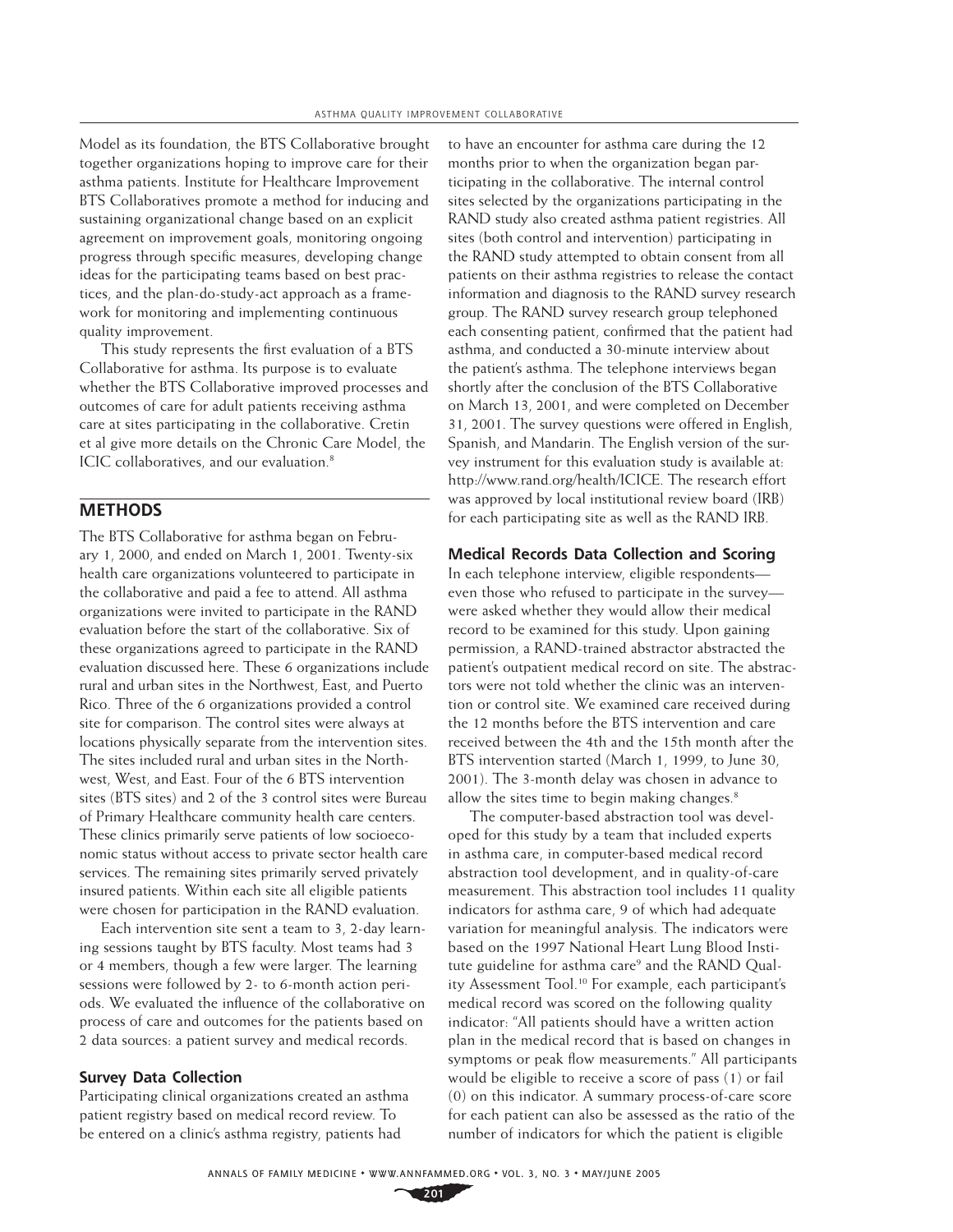(denominator) to the number of times they received the indicated care (numerator).

### **Measurement**

## **Survey-Based Variables of Process of Care**

We measured 4 aspects of patient self-management: peak flow monitoring ("Do you check your peak flows at home?"), goal setting ("Did you work with one of your asthma doctors or nurses to set personal goals for your asthma treatment?"), presence of a written action plan ("Have your asthma doctors or nurses worked with you to develop an asthma action plan so that you know how to take care of your asthma?" "Do you have a copy of this plan in writing?"), and whether the patient had attended asthma education sessions ("In the past 6 months, did you attend any group classes to learn more about asthma?").

Asthma knowledge was assessed by 10 questions adapted from the National Asthma Education Program asthma knowledge questionnaire.9 The knowledge variable counts the number of right answers to the 10 knowledge questions.

Patients were asked at the time of the telephone interview whether they were currently using a longterm asthma-control medication, such as cromolyn or inhaled steroids. If they responded yes, they were asked the name of the inhaler. If they did not know the name, they were asked the color of the inhaler canister, and that color was matched by the interviewer to a predetermined list of canister colors of long-term asthma inhaler medications. If the patient named a long-term asthma inhaler medication or named a canister color that matched the color of one of these inhalers, the patient was coded as currently using a long-term asthma-control medication.

#### **Survey-Based Outcome Variables**

We used the physical health summary scale from the  $SF-12$  Health Survey<sup>11</sup> to assess generic health-related quality of life (HRQoL) and an adapted version of the Marks' Asthma Quality of Life questionnaire<sup>12</sup> to assess asthma-specific HRQoL. The Marks quality-of-life scale ranges from 0 to 10. Higher numbers refer to a greater impact of asthma on one's life (ie, higher scores indicate worse quality of life).

To assess satisfaction with communication in care, we adapted 4 items from the provider communication composite of the Consumer Assessment of Health Plans asking about satisfaction with various aspects of communication in the previous 6 months, and we calculated an overall score as the mean of the 4 items (score range: 0 to 3, higher scores indicate greater satisfaction).<sup>13</sup>

Acute care service use was measured by summing the total number of visits to an emergency department

for asthma and the total number of admissions to the hospital lasting 1 or more night(s) during the previous 6 months. We used the term *acute* to distinguish this care of service use from planned ambulatory care follow-up visits, which theoretically should prevent acute care service use.

We measured lost productivity as the number of days the patient's health kept him or her in bed in the previous month.

#### **Covariates**

All models that relate the intervention to key outcomes were adjusted for asthma severity, the number of comorbidities, education, annual income, insurance type, race or ethnicity, age, and sex.

We controlled for 3 levels of asthma severity: mild intermittent asthma, mild persistent asthma, and moderate or severe persistent asthma. Asthma severity categories were constructed based on guidelines from the National Heart Lung Blood Institute.<sup>9</sup>

Patients were categorized as having mild intermittent asthma if they experienced asthma symptoms between 0 and 2 days per week and if they experienced asthma symptoms between 0 and 2 nights per month. Patients were categorized as having mild persistent asthma if they experienced asthma symptoms between 3 to 6 days per week or if they experienced asthma symptoms between 3 to 4 nights per month. Patients with daily asthma symptoms or with asthma symptoms on 5 nights per month or more were categorized as having moderate to severe persistent asthma.<sup>9</sup> We asked the patients whether they had any of the following comorbidities: hypertension, diabetes, chronic lung disease other than asthma, or peptic ulcer disease, or whether they ever had a heart attack, heart failure, or depression.

#### **Survey Data: Imputations**

To retain observations with 1 or 2 missing values, we imputed those values by grouping observations into up to 16 different categories based on demographic variables. Within each stratum, missing values were imputed using the hotdeck procedure.<sup>14</sup> For indicator variables (and categorical variables more generally), the hotdeck procedure has the advantage that the imputed values are constrained to be the original response choices "yes" and "no." The following variables had imputed values (number in parentheses): peak flow monitoring (1), goal setting (4), appropriateness of care  $(1)$ , education  $(1)$ , income  $(5)$ .

#### **Analysis**

**Performance of Participating vs Nonparticipating Sites** To find out whether sites participating in both the BTS Collaborative and the evaluation performed better than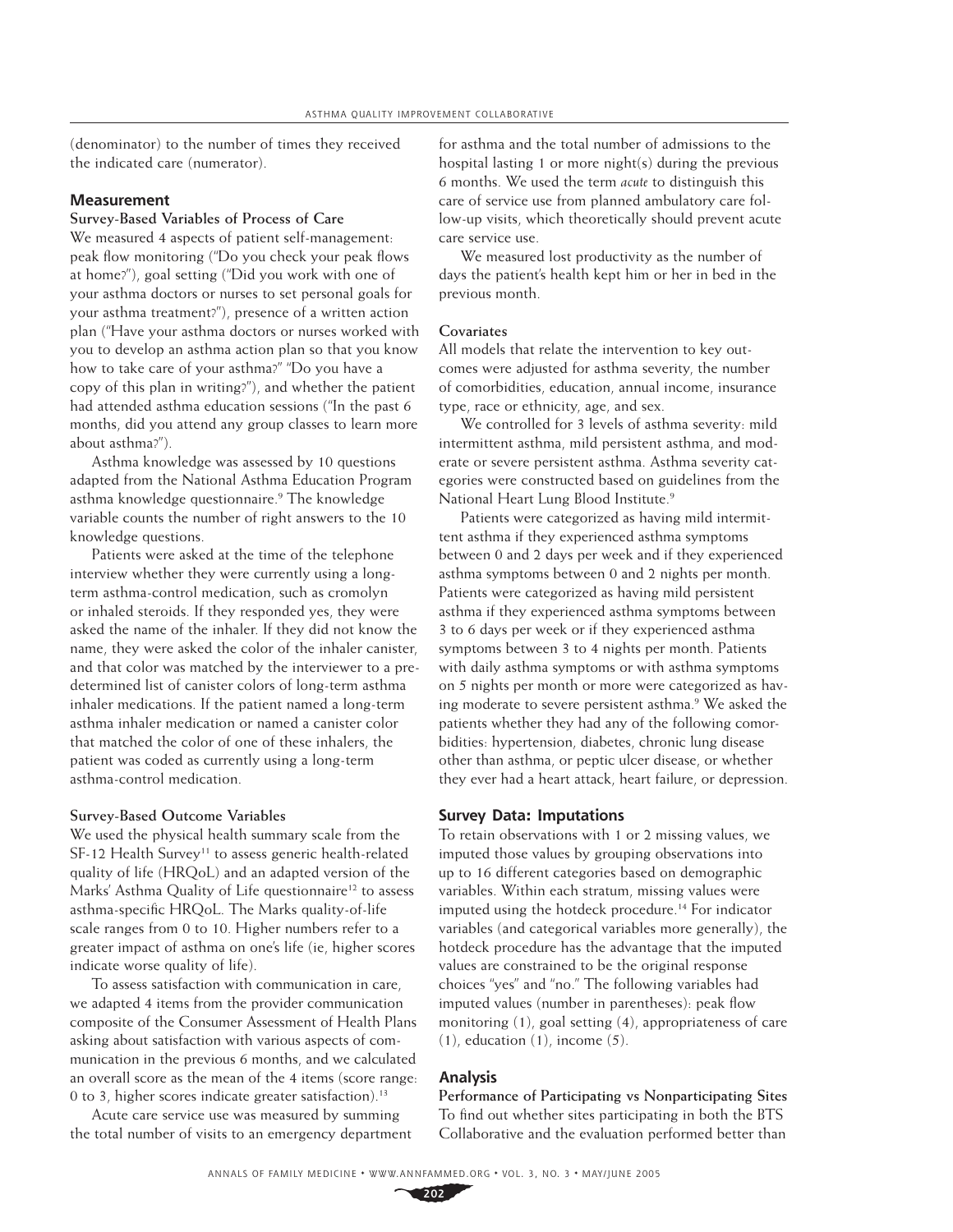sites participating in only the collaborative, we analyzed site ratings by the faculty. Site ratings ranged from 1 to 5 with 5 being best. We use a *t* test to compare the sites that participated with those that did not.

#### **Surveys**

We used 2-level hierarchical regression models with patients nested within sites. We used normal (Gaussian) regression for generic and asthma-specific HRQoL. We used logistic regression for satisfaction with communication. We used Poisson regressions to model the number of bed days and acute care service use. For improved interpretability, we report the effect of the intervention on the original scale: we give multivariate adjusted proportions, days, or scores. The multivariate adjusted proportions and counts were computed as the average predictions from the regression models of 2 slightly altered data sets: for one data set it was assumed that nobody received the intervention; for the other, that everyone received the intervention.<sup>15</sup>

#### **Medical Records**

To determine whether the BTS intervention improved processes of care, we compared changes in the processes of care between intervention and control groups (a differences-in-differences analysis). The preintervention period consisted of the 12 months before the intervention began (March 1, 1999, to March 1, 2000). The postintervention 12-month period was deliberately delayed for 3 months (July 1, 2000, to June 30, 2001) to ensure that participating organizations had time to implement patient registries and other recommended changes. For all patients preintervention and postintervention scores were calculated for each of 9 quality indicators and for the overall process-of-care score.

The difference between before and after scores for both the intervention and control groups were calculated. Because quality improvements are naturally interpreted as differences rather than as ratios (a change from 10% to 40% in beneficial process is preferred to a change from 1% to 4%, even though both changes represent the same ratio or odds), we used a linear probability model in the analysis. Adjusted differences between the intervention and control groups and the adjusted *P* values are reported for each individual indicator and for the summary process-of-care scores.

## **RESULTS**

When we compared the sites participating in both the collaborative and the evaluation with the sites participating in only the collaborative, we found that participating sites had an average faculty rating of 3.81 and the nonparticipating sites had an average faculty

rating of 3.92. The average difference in faculty ratings,  $-0.11$ , is not statistically significant ( $P = .58$ ) and is not large enough to be of practical relevance. There is no reason to believe that participating sites self-selected into the evaluation because they were high performers.

## **Changes Implemented**

To assess changes made in the collaborative sites, we analyzed summary progress reports submitted in the 10th month of the collaborative year and the 2 monthly reports afterward. The analysis method was reported elsewhere.16 On average, the sites made 36.2 changes to their systems (ranging from 27 to 51) during the course of the collaborative. All sites worked on guideline implementation, clinician and lay educator education, building a patient registry, use of information for care management, acquiring leadership support, and seeking or linking community resources. The areas with little or no implementation were a culture of practice team, availability of clinical guidelines to patients, a system of expert consultation support, and provision of financial or organizational motivation to increase clinician and lay educator participation in quality improvement. During the collaborative period, 2 control sites also had active quality improvement programs or committees that addressed all chronic diseases, including asthma. The remaining control sites were not involved in any organized quality improvement activities. Some individual physicians implemented small changes independent of any official quality improvement activity.

#### **Participation and Demographic Characteristics**

Twenty-six health care organizations accepted an open invitation to participate in the BTS Collaborative. Six organizations providing asthma care for adults and children agreed to provide a site for the adult evaluation, and 3 of these agreed to provide a control site. Survey data were obtained for 123 patients in 6 intervention sites and for 62 patients in 3 control sites. Medical record data were obtained for 109 patients in 3 intervention sites and for 76 patients in 2 control sites.

Demographic information by intervention or control group based on the survey is shown in Table 1. The response rate was 76% (using the American Association for Public Opinion Research definition RR4).<sup>17</sup> Of those surveyed, 75 patients from the intervention group (61%) and 54 patients from the control group (92%) also agreed to have their medical record abstracted, as did an additional 34 patients from the intervention group and 22 patients from the control group who refused to participate in the survey interview. We therefore had medical records data for 109 patients in the intervention group and 76 patients in

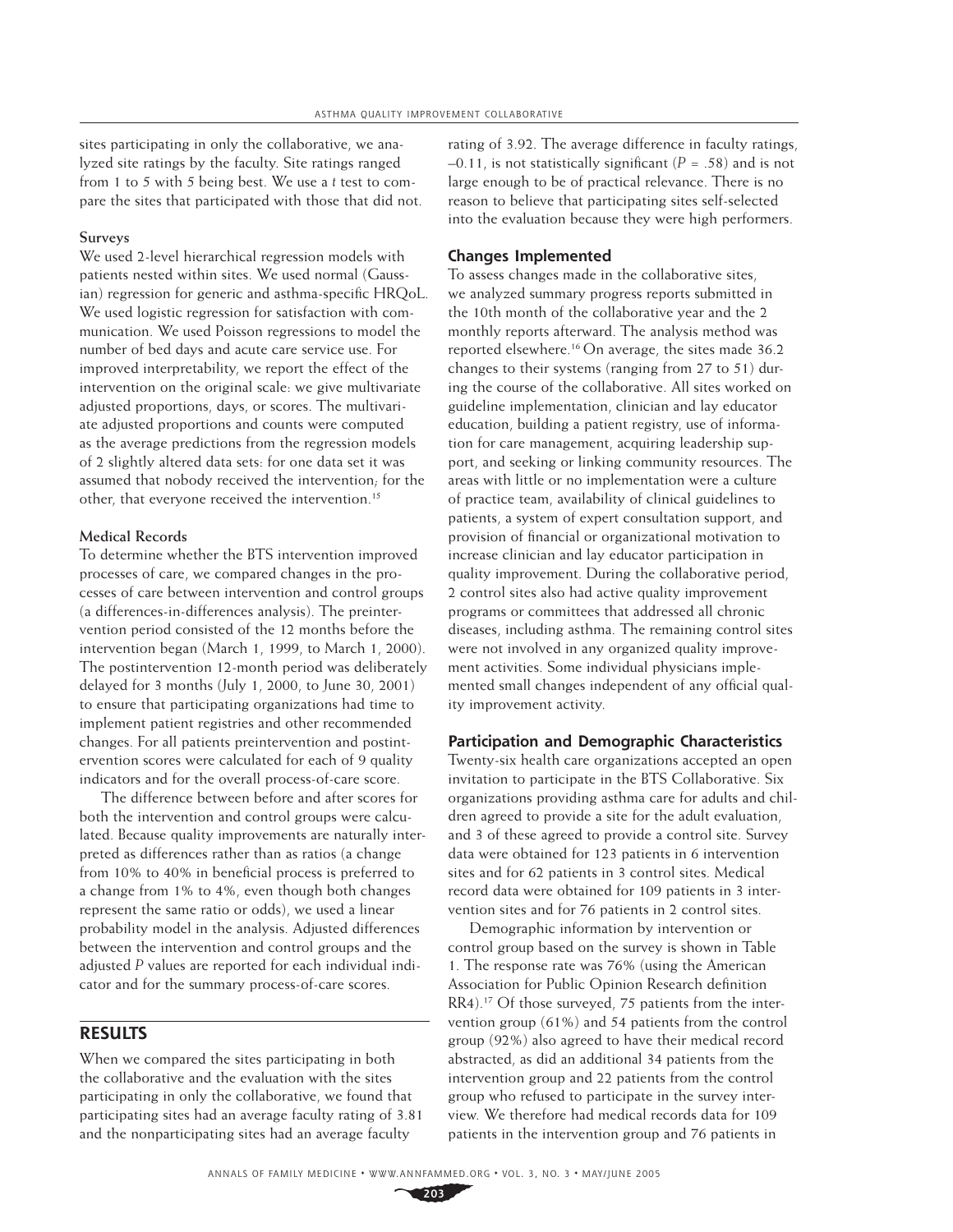|  | ASTHMA QUALITY IMPROVEMENT COLLABORATIVE |
|--|------------------------------------------|
|  |                                          |

| Table 1. Demographic Characteristics of the Survey Sample |                           |                          |                          |         |  |  |
|-----------------------------------------------------------|---------------------------|--------------------------|--------------------------|---------|--|--|
| Variable                                                  | Intervention<br>$n = 123$ | Control<br>$n = 62$      | Overall<br>$n = 185$     | P Value |  |  |
| Age, y, mean (SD)                                         | 42.3<br>(17.4)            | 43.9<br>(15.7)           | 42.8<br>(16.8)           | .53     |  |  |
| Male, %                                                   | 17.9                      | 24.2                     | 20                       | .31     |  |  |
| Respondent's education, %                                 |                           |                          | $\overline{\phantom{0}}$ | .55     |  |  |
| < High school                                             | 29.3                      | 23.0                     | 27.2                     |         |  |  |
| High school                                               | 29.3                      | 27.9                     | 28.8                     |         |  |  |
| > High school                                             | 41.5                      | 49.2                     | 44.0                     |         |  |  |
| Household income $\ge$ \$30,000, %                        | 26.8                      | 22.6                     | 28.9                     | .53     |  |  |
| Race or ethnicity, %                                      |                           | $\overline{\phantom{0}}$ | -                        | .32     |  |  |
| White (non-Hispanic)                                      | 65.9                      | 75.8                     | 69.2                     |         |  |  |
| Hispanic                                                  | 17.1                      | 9.7                      | 14.6                     |         |  |  |
| Black (non-Hispanic)                                      | 5.7                       | 8.1                      | 6.5                      |         |  |  |
| Other $+$ multiracial $+$ Asian                           | 11.4                      | 6.5                      | 9.7                      |         |  |  |
| Comorbidities, No., mean (SD)                             | 1.32<br>(1.23)            | 2.08<br>(1.53)           | 1.57<br>(1.38)           | .007    |  |  |
| Asthma severity, %                                        |                           |                          |                          | .11     |  |  |
| Intermittent                                              | 33.9                      | 43.9                     | 40.5                     |         |  |  |
| Persistent (mild)                                         | 19.4                      | 25.2                     | 23.2                     |         |  |  |
| Persistent (moderate or severe)                           | 46.8                      | 30.9                     | 36.2                     |         |  |  |
| No insurance, %                                           | 9.8                       | 8.1                      | 9.2                      | .70     |  |  |

the control group. There were 3 sites (2 intervention and 1 control) that contributed survey data but not medical records  $(n = 32)$ .

Table 1 shows that patients in the control clinics had significantly more comorbidities than those in intervention clinics (2.1 vs 1.3, *P* = .007). The number of comorbidities ranged from 0 (43 patients, 23%) to 7 (2 patients, 1%). All other variables for the intervention and control groups in Table 1 are not significantly different.

## **Medical Records Results: Association Between the BTS Collaborative and Processes of Care**

Table 2 shows the postintervention scores (percentage of patients passing each indicator) and the change from the initial (preintervention) score. The

Note: *P* values stem from  $\chi^2$  tests for categorical variables and from *t* tests for age. To avoid nearly empty or empty cells for the  $\chi^2$  tests, cells with 4 or more comorbidities were combined.

## **Table 2. Adjusted Difference of Differences for the Intervention and Control Groups for Each Quality Indicator Based on Medical Record Abstractions**

|                                                                                                                                         | Intervention<br>Group ( $n = 101$ ) |                                      | <b>Control Group</b><br>$(n = 64)$ |                                      |                                                  | Adjusted                                            |
|-----------------------------------------------------------------------------------------------------------------------------------------|-------------------------------------|--------------------------------------|------------------------------------|--------------------------------------|--------------------------------------------------|-----------------------------------------------------|
| <b>Quality Indicator</b>                                                                                                                | <b>Final</b><br>Passing<br>(%)      | Change<br><b>From Initial</b><br>(%) | Final<br>Passing<br>(%)            | Change<br><b>From Initial</b><br>(%) | Adjusted<br>Differences of<br><b>Differences</b> | P Value for<br>Differences of<br><b>Differences</b> |
| 1. All patients should have a $\beta$ -agonist<br>prescribed for symptomatic relief                                                     | 83                                  | 2                                    | 89                                 | 6                                    | $-4$                                             | .68                                                 |
| 2. Peak expiratory flow rate (or spirometry)<br>should be measured in all patients at<br>least annually                                 | 28                                  | 21                                   | 14                                 | $\mathbf 0$                          | 17                                               | $.03*$                                              |
| 3. No $\beta$ -blocker should be prescribed for<br>patients with diagnosed asthma                                                       | 92                                  | $-2$                                 | 92                                 | $-2$                                 | $\mathbf{0}$                                     | .94                                                 |
| 4. All patients should have a written action<br>plan in the medical record based on<br>changes in symptoms or peak flow<br>measurements | 27                                  | 26                                   | 0                                  | $\circ$                              | 26                                               | $< .0001$ <sup>+</sup>                              |
| 5. Patients with asthma should have at<br>least 2 routine planned follow-up visits<br>for asthma annually                               | 77                                  | -8                                   | 91                                 | $\overline{2}$                       | $-7$                                             | .41                                                 |
| 6. Patients should be educated by physi-<br>cian in self-management of asthma                                                           | 37                                  | 15                                   | 10                                 | $-3$                                 | 15                                               | .07                                                 |
| 7. Patients prescribed inhaled medications<br>should be instructed in use of metered-<br>dose inhalers                                  | 22                                  | 15                                   | 7                                  | $\overline{7}$                       | 13                                               | .04                                                 |
| 8. Evidence of collaborative goal setting<br>between patient and clinician and lay<br>educator should be recorded at least<br>annually  | 7                                   | $\overline{7}$                       | 0                                  | $\circ$                              | $\overline{7}$                                   | $.03*$                                              |
| 9. Overall asthma process of care<br>summary score                                                                                      | 46                                  | 10                                   | 38                                 |                                      | 8                                                | .003 <sup>†</sup>                                   |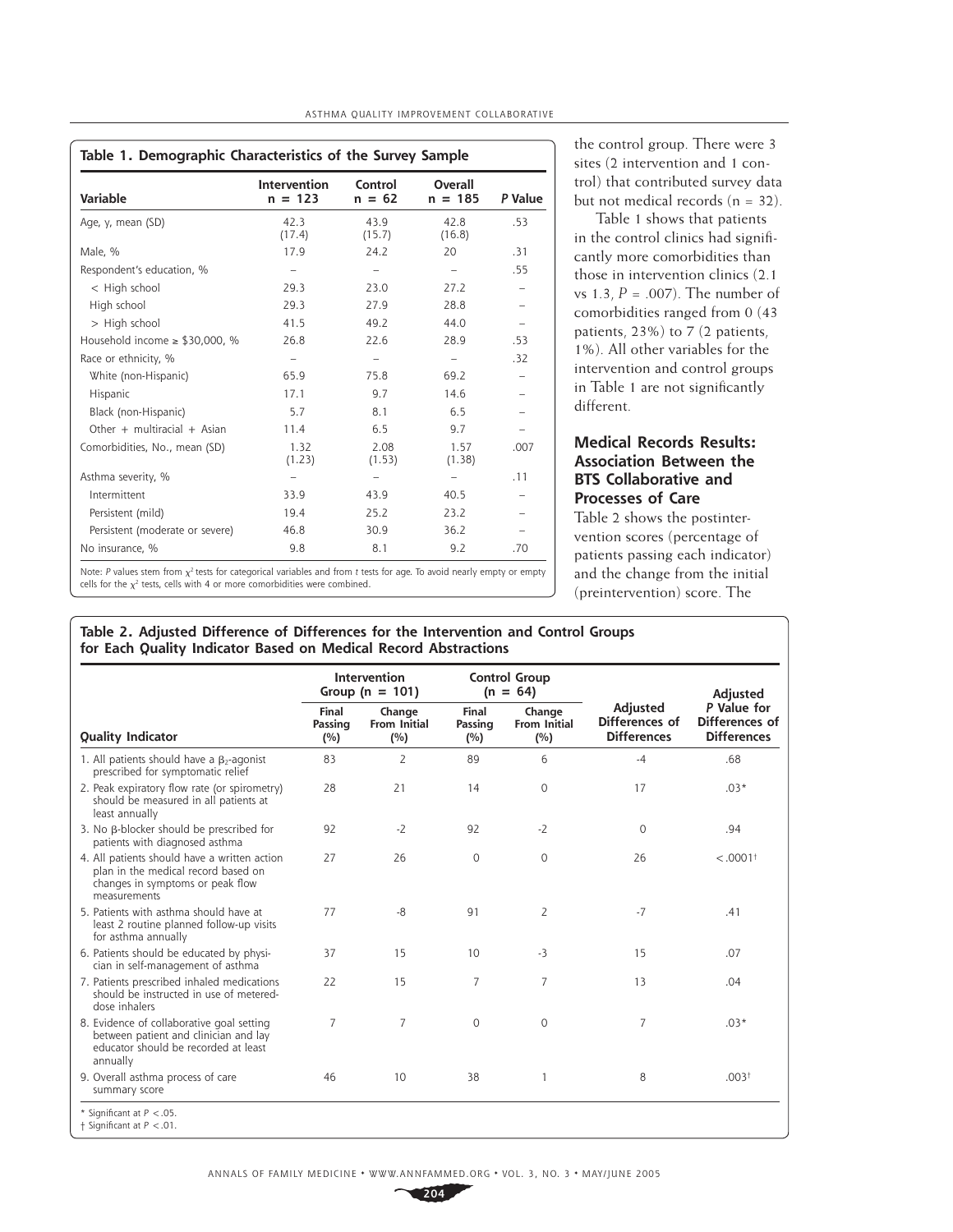|                                              | Unadjusted            |                             |                   | Adjusted*             |                             |                   |                   |
|----------------------------------------------|-----------------------|-----------------------------|-------------------|-----------------------|-----------------------------|-------------------|-------------------|
| <b>Variables</b>                             | Control<br>$(n = 62)$ | Intervention<br>$(n = 123)$ | <b>Difference</b> | Control<br>$(n = 62)$ | Intervention<br>$(n = 123)$ | <b>Difference</b> | P Value           |
| Patient self-management, %                   |                       |                             |                   |                       |                             |                   |                   |
| Peak flow monitoring                         | 38                    | 60                          | 23                | 44                    | 57                          | 13                | .21               |
| Goal setting                                 | 40                    | 53                          | 13                | 47                    | 50                          | 3                 | .74               |
| Written action plan                          | 24                    | 43                          | 19                | 25                    | 44                          | 19                | .058              |
| Education sessions attended                  | 2                     | 11                          | 10 <sup>1</sup>   | 5                     | 20                          | 15                | .028 <sup>†</sup> |
| Knowledge (0-10 scale)                       | 7.7                   | 7.5                         | $-0.2$            | 7.6                   | 7.6                         | 0.0               | .93               |
| Taking long-term medication<br>(yes/no), $%$ | 66                    | 70                          | 4                 | 67                    | 69                          | 2                 | .85               |

\* Adjustments are based on multiple regressions adjusted for race/ethnicity, education, sex, income, severity of asthma, and number of comorbidities. † Signifi cant at *P* <.05.

control sites showed little or no improvement between the preintervention and postintervention periods. The largest improvement among control sites was a 7.1% increase in the percentage of patients being instructed in how to use metered-dose inhalers among patients who received inhaled medications. For 4 indicators the performance in the intervention clinics was significantly higher than at the control clinics. The 4 improved indicators all reflect patient self-management. The overall score at intervention sites also improved significantly more  $(8.8\% , P = .003)$  than the overall score at control sites. The intraclass cluster correlation for the overall score was 0.21. Other intraclass cluster correlations were as low as 0.02.

## **Survey Results: Association Between the Intervention on the BTS Collaborative and Processes of Care**

Table 3 shows adjusted and unadjusted survey-based measures of process of care for both the control and intervention groups. The percentages shown are adjusted for covariates as described earlier. Patients in the intervention group were more likely than patients in the control group to attend educational sessions (20% vs 5%, respectively,  $P = 0.03$ ). Having a written action plan, goal setting, peak flow monitoring, and use of long-term asthma control medications also increased in the intervention group (between 2% and 19%), but the differences were not statistically significant. Asthmarelated knowledge was unchanged for the 2 groups.

## **Survey Results: Association Between the BTS Collaborative and Patient-Level Outcomes**

A comparison between various outcomes measures of patients in the control groups and patients in the BTS Collaborative intervention is summarized in Table 4. Patients receiving care in the BTS sites were significantly more likely to be satisfied with clinician and lay educator communication (62% vs 39%,  $P = .02$ ). Satisfaction with clinician and lay educator communication was significantly lower for the Asian, Pacific Islander, multiracial group (not shown).

The use of acute care services was higher for patients receiving the intervention (1.72 vs 0.92 average visits); however, that difference did not reach statistical significance  $(P = .08)$ . Patients with more comorbid conditions used significantly more acute care services.

Receiving care in a BTS clinic was not significantly associated with HRQoL, asthma-specific HRQoL, or the number of bed days resulting from asthma-related illness. HRQoL was significantly worse for older patients and for those with mild, moderate, or severe persistent asthma. High income was associated with significantly higher HRQoL. More comorbid conditions and having mild, moderate, or severe persistent asthma were associated with worse asthma-specific HRQoL. Moderate to severe persistent asthma and more comorbid conditions were associated with a significantly more bed days. Patients with higher income and patients with less education had significantly fewer bed days.

## **DISCUSSION**

In a collaborative intervention, small teams from health organizations are encouraged to transform their larger organizations by implementing ideas from a menu of possible changes. In the real-world setting of our evaluation, these small teams must contend with daily onthe-job crises and organizational inertia. A recent study of quality improvement collaboratives across many sites for patients infected with human immunodeficiency virus showed a statistically insignificant improvement in process of care.18 An accompanying editorial noted that there was general enthusiasm for Breakthrough Series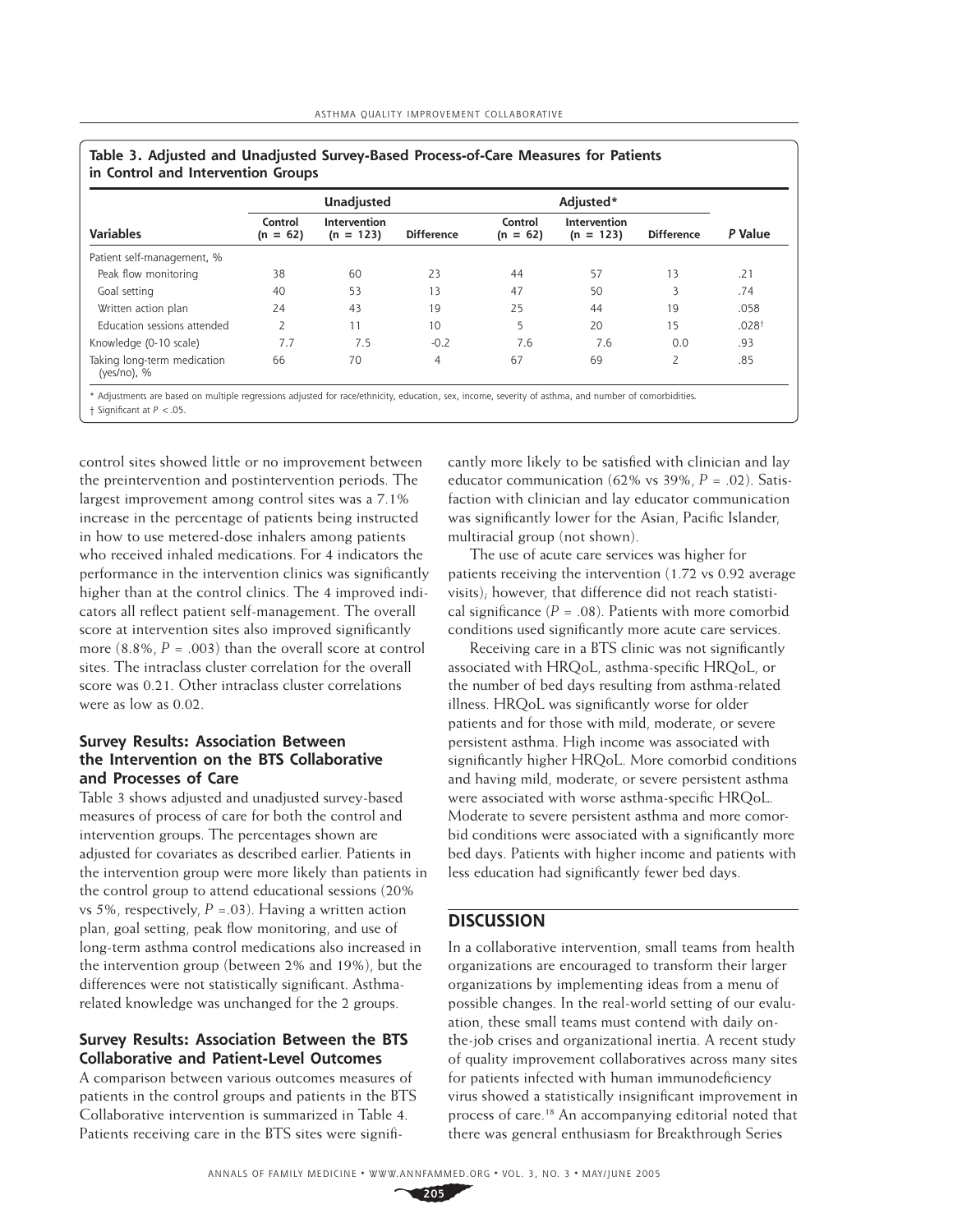initiatives, but there was scarce evidence in the literature to support that enthusiasm.<sup>19</sup>

Nevertheless, this evaluation study indicates that participants in the BTS Collaborative successfully improved process of care for several aspects of patient self-management. Evidence from the chart review of greater improvement in the participating sites was corroborated by patient reports on attending educational class(es) and self-management practices. Because of their previously established commitment to improved health outcomes in asthmatics, the faculty stressed these self-management strategies during the 3 BTS Collaborative learning sessions.

There is evidence all areas of process improvement—attending educational sessions, having a written action plan, goal setting, and peak flow monitoring—can improve clinical outcome measures. Ford found that patients randomized to an intervention consisting of 3 educational sessions significantly reduced the number of visits to an emergency department.<sup>20</sup> For an educational intervention consisting of 6 monthly sessions, deOliveira et al found that patients who received the intervention had significantly fewer emergency department visits and significantly better quality of life.<sup>21</sup> Although we found that the intervention increased attendance at educational sessions, the intervention did not translate into a better quality of life, possibly because we had no information about the actual number of educational sessions attended.

Gibson found that optimal self-management, when it included a written action plan, led to a significant reduction in hospitalizations for asthma-related illness.<sup>22</sup> Our study does not find such a reduction, possibly because patients who manage their asthma better are more aware of their exact physical condition. Greater awareness may lead patients to perceive a greater need of acute care services. A recent study of quality of care in the United States found underuse to be more a problem than overuse.<sup>10</sup> A written action plan was linked with improved health outcomes in the meta-analysis by Bodenheimer et al.<sup>23</sup> When Toelle and Ram24 conducted a meta-analysis of the few randomized trials on the effect of a written action plan on clinical outcomes, however, they concluded that "available trials are too small and the results too inconsistent" to vield any definite conclusions on clinical outcomes. Finally, in an intervention that emphasized peak flow monitoring, Lahdensuo et al found that patients with the intervention had significantly fewer direct medical costs, fewer unscheduled outpatient visits, and fewer work days missed because of asthma-related illness, as well as a significantly better quality of life.<sup>25,26</sup>

Overall, our findings on process of care are similar to the findings obtained for the pediatric population in the same study.<sup>27</sup> For the pediatric population more effects were significant because the sample sizes were larger.

The BTS Collaborative increased patient satisfaction with clinician and lay educator communication. Satisfaction is a more proximate outcome than HRQoL or asthma-specific HRQoL, and it was easier and quicker to affect than more distal outcomes, especially because the BTS faculty emphasized improved physician-patient communication through goal setting, having a written action plan, and peak flow monitoring. The literature supports the link between improved physician-patient communication and increased satisfaction with care.<sup>21,28-32</sup>

The BTS Collaborative did not have a significant effect on other health outcome measures in our study. The lack of significance does not appear to be due to insensitive measures, as these outcomes were con-

> sistently associated with worse asthma and comorbidities. The lack of measured influence of the BTS Collaborative on these outcomes might be explained, however, by the brief follow-up period in our study. Patients were interviewed during the 9 months after the collaborative had ended. Whereas processes of care had clearly improved, the influence on health-related outcomes might not have been able to be detected for several months after the improved processes were implemented. It is also possible that the control population had better HRQoL or asthma-specific HRQoL at baseline compared with the interven-

| Table 4. Comparison Between Various Survey-Based           |
|------------------------------------------------------------|
| Outcomes Measures of Patients in Control Groups and        |
| Patients in Breakthrough Series Collaborative Intervention |

| <b>Outcome</b>                                                                       | Control<br>$(n = 123)$ | Intervention<br>$(n = 62)$ | <b>Difference</b> | P Value          |
|--------------------------------------------------------------------------------------|------------------------|----------------------------|-------------------|------------------|
| General quality of life                                                              | 39                     | 40                         | 2                 | .29              |
| Asthma-specific quality<br>of life*                                                  | 4                      | 4                          | O                 | .73              |
| Satisfaction with clinician<br>and lay educator<br>communication                     | 39                     | 62                         | 23                | .02 <sup>†</sup> |
| Number of emergency<br>department visits and<br>hospital admissions                  |                        | $\overline{2}$             |                   | .08              |
| Number of days in bed<br>due to asthma-related<br>illness                            | $\overline{2}$         | 2                          | O                 | .77              |
| * Scale between 0 and 10 where 0 is best (no impact) and 10 is worst (large impact). |                        |                            |                   |                  |

† Signifi cant at *P* <.05.

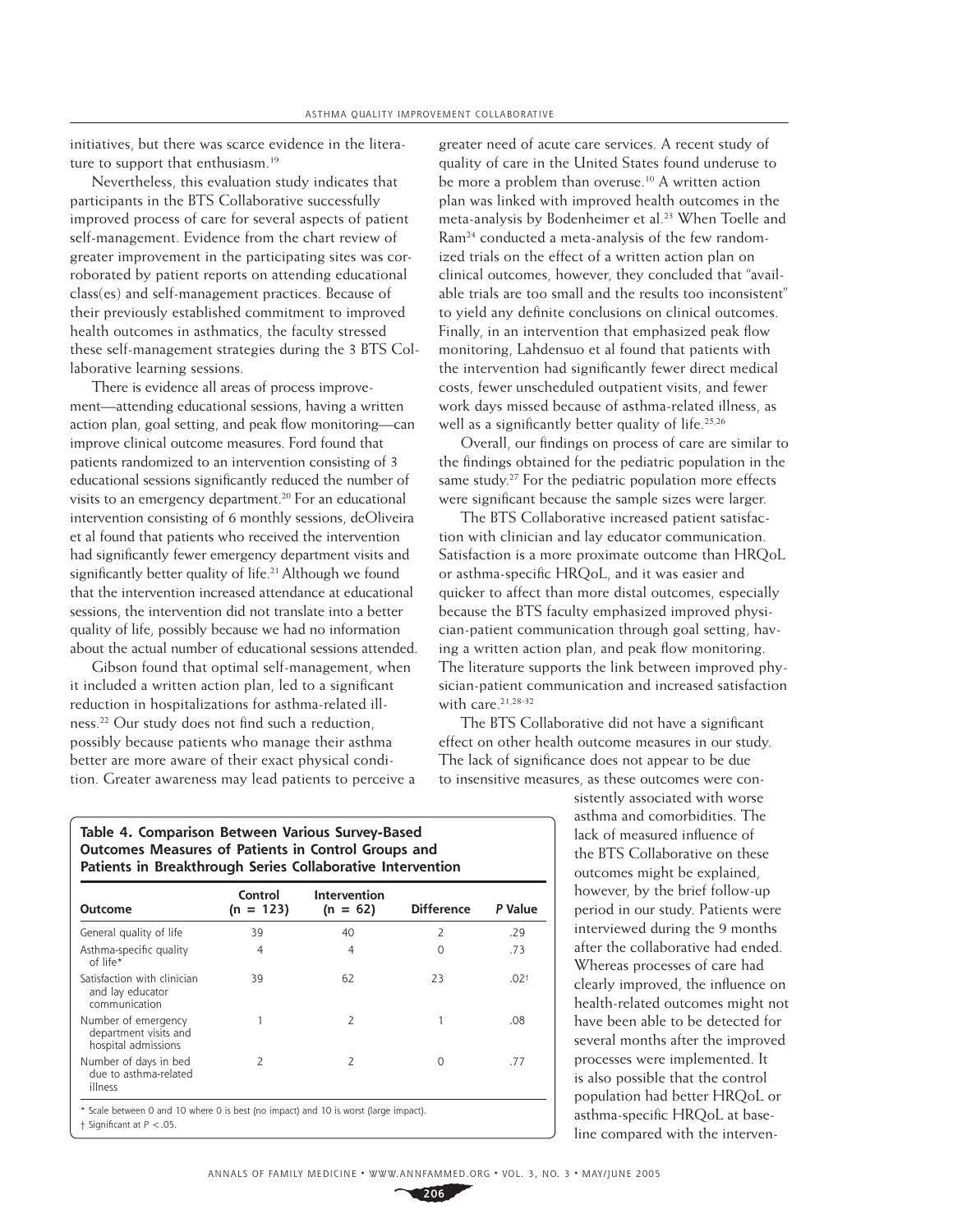tion population. If such were the case, improvements in outcomes for the intervention group would not be detected, as we were able to measure outcomes only during the postintervention phase of the collaborative.

Other studies also have reported lack of evidence that an asthma intervention has an effect on health outcomes. A recent meta-analysis related to the Chronic Care Model reviewed 27 articles about asthma. The study found evidence that the Chronic Care Model reduced emergency department use but did not find improved quality of life.<sup>33</sup>

The effect of the intervention on some survey-based measurements of process of care was large but not statistically significant. The lack of statistical significance was due to insufficient power. To detect an effect of the magnitude indicated in Table 3, we had 48% power for written action plan and 24% power for peak flow monitoring. With the exception of satisfaction with clinician and lay educator communication, the surveybased estimated effects on outcome measures were small or none. The study was not underpowered for the continuous quality-of-life measures: the study had 80% power to detect an improvement in HRQoL of 4.4 or an improvement in asthma-specific HRQoL of 1.0.

Although the survey did include a control group, the survey analysis is limited by the lack of preintervention measurements. This limitation is mitigated through the availability medical records with preintervention and postintervention data. These data confirm survey results and show that there is no secular trend. We were not able to obtain preintervention measurements for the survey; dealing with the local institutional review boards (IRBs) took on average 14 months, far longer than anticipated. By the time we had resolved all issues and obtained consent to contact patients, the intervention was already in place, thus preventing us from taking any preintervention measurements.<sup>8</sup>

This BTS Collaborative implementing the Chronic Care Model to improve asthma care had a positive effect on patient self-management practices that have previously been linked to improved health outcomes. The BTS Collaborative significantly improved satisfaction with clinician and lay educator communication. Studies that are large enough to measure gains in all health outcomes from quality improvement may have to be conducted in large health care systems.

#### **To read commentaries of to post a response to this article, see it online at http://www.annfammed.org/cgi/content/full/3/3/200.**

**Key words:** Asthma; evaluation studies; chronic disease; breakthrough series collaborative; chronic care model; process of care; outcomes and process assessment (health care)

Submitted June 18, 2004; submitted, revised, November 16, 2004; accepted December 6, 2004.

**Funding support:** This research was supported by the Robert Wood Johnson Foundation, which funded this work through grants #034984 and #035678.

**Acknowledgments:** We would like to acknowledge Catherine M. Cruz, who assisted in the preparation of the manuscript.

#### **References**

- 1. Centers for Disease Control and Prevention. National Center for Health Statistics (NCHS). Available at: http://www.cdc.gov/nchs/products/pubs/pubd/hestats/asthma/asthma.htm. Accessed June 17, 2004.
- 2. U.S. Department of Health and Human Services, Public Health Services. Action against asthma: a strategic plan for the Department of Health and Human Services. Washington, DC 2000. Available at: http://aspe.hhs.gov/sp/asthma/.
- 3. Institute of Medicine. *Clearing the Air: Asthma and Indoor Air Exposures.* Washington, DC: National Academy Press; 2000.
- 4. Lara M, Nicholas W, Morton S, Vaiana ME, Genovese B, Rachelefsky G. *Improving Childhood Asthma Outcomes in the United States.* Santa Monica, Calif: RAND; 2001.
- 5. Wagner EH, Austin BT, VonKorff M. Organizing care for patients with chronic illness. *Milbank Q*. 1996;74:511-544.
- 6. Wagner EH, Austin BT, Davis C, Hindmarcsh M, Schaefer J, Bonomi A. Improving chronic illness care: translating evidence into action. *Health Aff* (Millwood). 2001;20:64-78.
- 7. Kilo CM. Improving care through collaboration. *Pediatrics.* 1999; 103(Suppl):384-393.
- 8. Cretin S, Shortell SM, Keeler EB. An evaluation of collaborative interventions to improve chronic illness care: framework and study design. *Evaluation Rev*. 2004;28;28-51.
- 9. National Asthma Education Program, Office of Prevention, Education, and Control. National Heart, Lung, and Blood Institute; 1991 August. Publication No. 91-3042. Bethesda, MD: National Institutes of Health.
- 10. McGlynn EA, Asch SM, Adams J, et al. The quality of health care delivered to adults in the United States. *N Engl J Med.* 2003;348: 2635-2645.
- 11. Ware JE, Kosinski MA, Keller SD. *How to Score the SF-12 Physical and Mental Health Summary Scales.* 2nd ed. Boston, Mass: The Health Institute, New England Medical Center; 1995.
- 12. Marks GB, Dunn SM, Woolcock AJ. A scale for the measurement of quality of life in adults with asthma. *J Clin Epidemiol*. 1992;45:461- 472.
- 13. U.S. Department of Health and Human Services/ Public Health Services. Agency for HealthCare Research and Quality. CAHPS 2.0 Survey and Reporting Kit. AHRQ Publication Number 99-0039, Oct 1999.
- 14. Brick JM, Kalton G. Handling missing data in survey research. *Stat Methods Med Res*. 1996;5:215-238.
- 15. Graubard BI, Korn EL. Predictive margins with survey data. *Biometrics*. 1999;55:652-659.
- 16. Pearson ML, Wu S, Schaefer J, et al. Assessing the Implementation of the Chronic Care Model in Quality Improvement Collaboratives. *Health Serv Res.* In press.
- 17. The American Association for Public Opinion Research. *Standard Defi nitions: Final Dispositions of Case Codes and Outcome Rates for Surveys.*  3rd ed. Lenexa, Kan: AAPOR; 2004. Available at http://www.aapor. org/pdfs/standarddefs2004.pdf.
- 18. Landon BE, Wilson IB, McInnes K¸ et al. Effects of a quality improvement collaborative on the outcome of care of patients with HIV infection: the EQHIV study. *Ann Intern Med.* 2004;140:887-896.